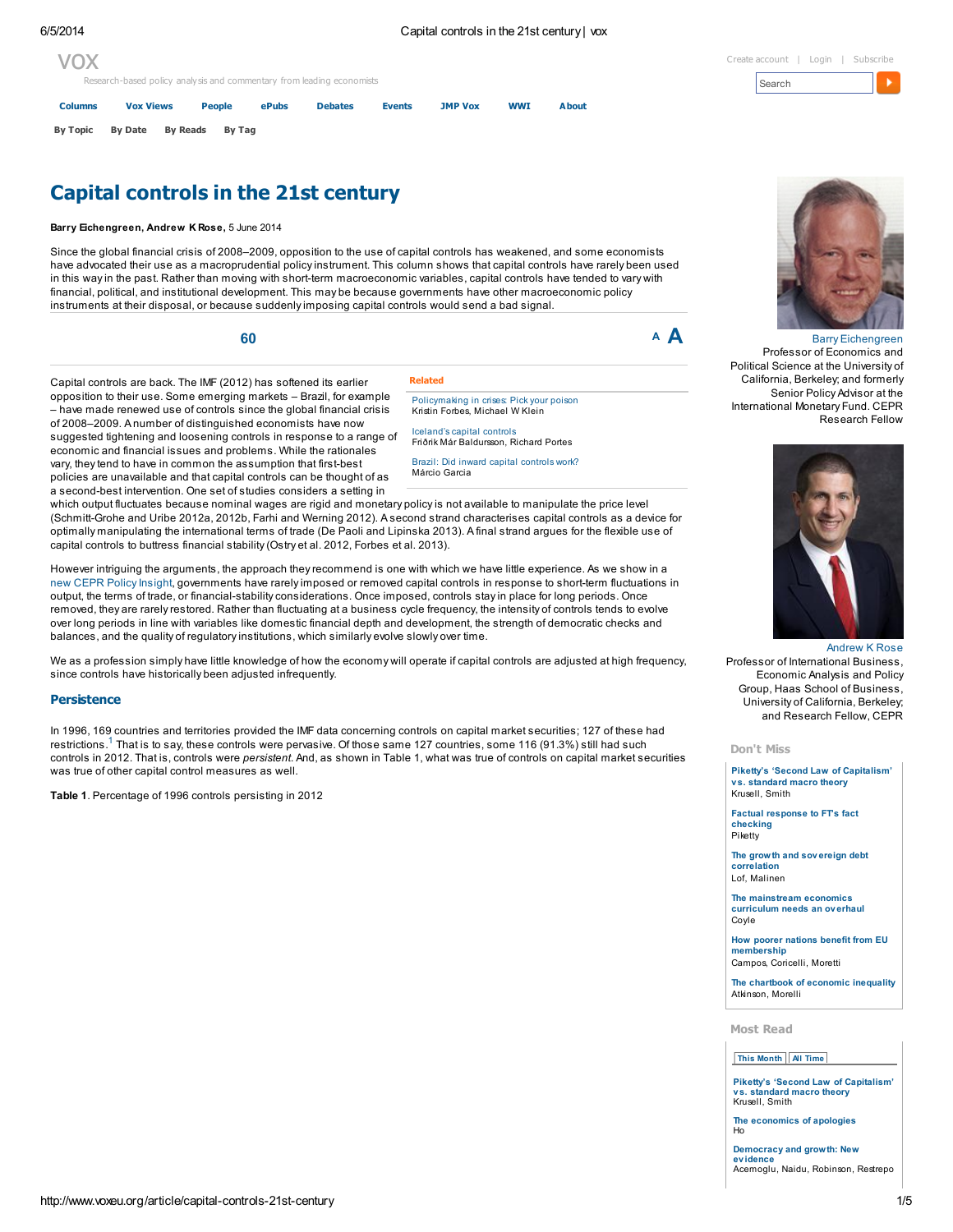| 6/5/2014 | Capital controls in the 21st century   vox |
|----------|--------------------------------------------|
|          |                                            |

| <b>IMF AREAER Control</b>                     | Controls in 2012/Controls in 1996 |
|-----------------------------------------------|-----------------------------------|
|                                               | (percentage)                      |
| <b>Capital Market Securities</b>              | 116/127=91.3%                     |
| <b>Money Market Instruments</b>               | 94/111=84.7%                      |
| <b>Collective Investment Securities</b>       | 89/105=84.8%                      |
| Derivatives and other Instruments             | 52/78=66.7%                       |
| <b>Commercial Credits</b>                     | 72/103=69.9%                      |
| <b>Financial Credits</b>                      | 87/112=77.7%                      |
| Guarantees, Sureties, Fin'l Backup Facilities | 52/82=63.4%                       |
| <b>Direct Investment</b>                      | 128/144=88.9%                     |
| <b>Liquidation of Direct Investment</b>       | 32/54=54%                         |
| Real Estate Transactions (1997, series start) | 105/119=88.2%                     |
| <b>Personal Capital Movements</b>             | 47/64=73.4%                       |
| Commercial Bank, other Credit Institutions    | 129/133=96.7%                     |
| Institutional Investors                       | 57/60=95%                         |

| Four myths about the Great War of<br>1914-1918<br>Harrison                                                                                    |
|-----------------------------------------------------------------------------------------------------------------------------------------------|
| <b>Global income distribution since</b><br>1988<br>Lakner, Milanovic                                                                          |
| more                                                                                                                                          |
|                                                                                                                                               |
| <b>Vox Talks</b>                                                                                                                              |
| We are what we eat:<br>how and why<br>governments intervene<br>in food markets<br>Griffith, 26 May 2014<br><b>Listen   Open Player</b><br>(∂∎ |
|                                                                                                                                               |
| <b>More Vox Talks</b>                                                                                                                         |
|                                                                                                                                               |
| <b>Subscribe</b>                                                                                                                              |
| @VoxEU                                                                                                                                        |

RSS [Feeds](http://www.voxeu.org/feed/recent/rss.xml)

[Weekly](http://www.voxeu.org/pages/how-do-i-subscribe-vox-weekly-digest-email) Digest

Figure 1 contains a series of histograms showing the length of spells of different types of capital controls. The top-left graph presents the length of spells for controls on capital market securities. A subset of countries had no such controls between 1996 and 2012; these countries make up the peak at the left of the graph. As the eye moves to the right, the line falls – few countries had controls in place for periods of one, two, three or more years – until one arrives at the extreme right of the graph where the series ends with a spike. Fully 98 countries had capital market security controls in place for all seventeen years between 1996 and 2012. And controls on capital market securities are typical of the other types of controls. In the bottom row, second panel from the left, the different kinds of controls are aggregated, and the resulting aggregate displays the same pattern.

Figure 1. Histograms of capital control duration



Source: IMF AREAER database

### Exchange-rate regimes and financial crises

What determines the prevalence of controls? Two natural variables to examine are the country's exchange-rate regime and susceptibility to financial crises; both are linked in theory and accepted wisdom to the incidence of controls. But in practice, exchange-rate regimes are only weakly correlated with controls (for details, see Table 2 in the appendix below). Results using financial crises instead of exchange-rate regimes are similar. What is striking is the infrequency of significant correlations between things that we think might matter and capital controls.

# Macroeconomic, financial, and institutional correlates

Although recent theoretical literature points to the possibility that governments may adjust controls in response to cyclical developments and macro-prudential considerations, we are skeptical of the empirical relevance of these arguments. It seems difficult to understand the sluggish nature of capital controls with cyclic macroeconomic and financial phenomena. Still, these are testable hypotheses. In our work, we have attempted to link the incidence of capital controls to inflation, GDP growth, the terms of trade, the lagged capital account as a percentage of GDP, and domestic credit growth adjusted for inflation. In practice we find little sign that governments impose or remove controls in response to changes in these variables. One partial exception is domestic credit growth, where there appears to be some tendency for governments to loosen or remove controls when credit growth accelerates – the opposite of what the macro-prudential rationale would imply.

Since controls move slowly, it seems more plausible to attempt to relate them to country characteristics like financial depth and

http://www.voxeu.org/article/capital-controls-21st-century 2/5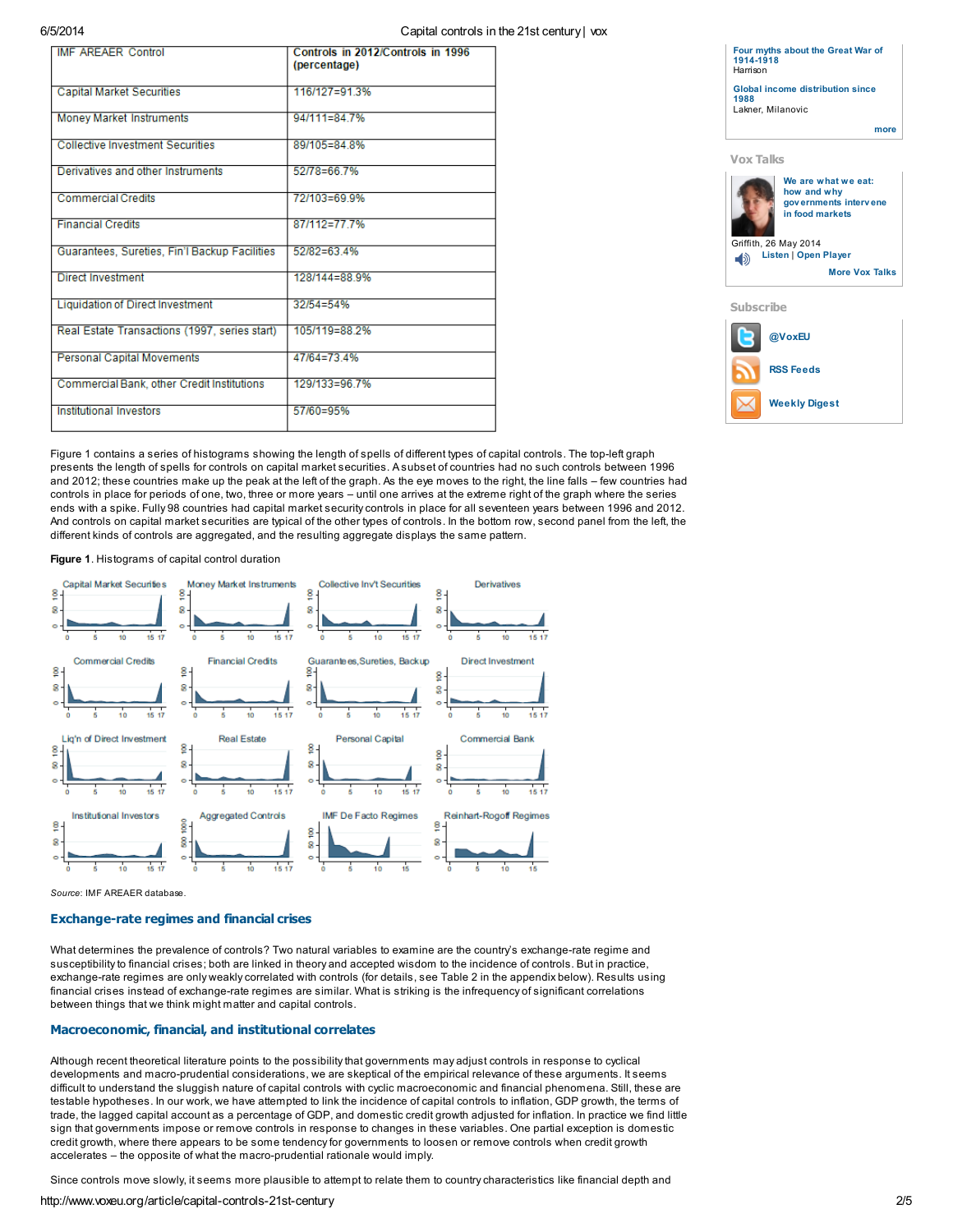#### 6/5/2014 Capital controls in the 21st century | vox

development, the strength of democratic checks and balances, and the quality of regulatory institutions, that are themselves slowmoving. In our new paper, we present some evidence suggesting that these factors could indeed be responsible for the movements in controls. In particular, we find a robust, statistically significant negative correlation between the incidence of controls, on the one hand, and these measures of financial development, political development, and institutional development, on the other. The same is true for almost all measures of capital controls considered.

# Exceptions

A handful of countries have succeeded in adjusting their capital controls counter-cyclically – tightening them when large amounts of foreign capital are flowing in and loosening them when the surge subsides. Sometimes the aim is to insulate asset prices and domestic credit extension from the effects of the inflow, other times to prevent the real exchange rate from appreciating undesirably, and still other times for a combination of these reasons. Brazil is a prominent case in point, having repeatedly tightened and loosened its controls with the ebb and flow of capital movements. A few other examples – Indonesia, Thailand, and South Korea – can similarly be cited. But, as our evidence shows, they are exceptions.

This reluctance to adjust controls at a cyclical frequency has two explanations. First, imposing controls in a country with no recent history of them runs the risk of sending a negative signal (Bartolini and Drazen 1997). It reflects the presumption that first-best policies are unavailable. Resorting to controls to damp down the inflation associated with capital inflows may be taken as an indication that more conventional instruments, such as a tighter monetary policy, are not available because of, inter alia, the adverse impact on a fragile banking system. Resorting to controls to limit real exchange rate appreciation may be taken as an indication that the political system lacks the capacity to implement a more conventional tightening of fiscal policy. This adverse signal will be absent or at least weaker for a country that regularly uses controls and has adjusted them previously.

Second, adjusting controls at a cyclical frequency will be easier, from a technical standpoint, for a country with some form of controls already in place. It will possess the relevant bureaucracy, obviating the need to set up a new one. It will have systems for monitoring financial transactions, which is more convenient than having to establish entirely new ones. Brazil, for example, had a long history of capital controls, most of which it finally removed by the middle of the last decade, at which point it had an all but fully open capital account.

## **Conclusion**

Recent years have seen a reassessment of capital controls as instruments of macroeconomic and macro-prudential management. While this reassessment is welcome, resort to these instruments for the purposes of macroeconomic and macroprudential management identified in these recent papers is rare. Any new policy initiative mandating frequent shifts in controls is based on theory rather than data-driven experience.

We have pointed to several explanations for this disjuncture.

First, policymakers continue to attempt to implement first-best policy responses where possible, using conventional monetary and fiscal policies in response to macroeconomic cycles and conventional regulatory instruments at the domestic level in response to financial risks.

Bhagwati and Ramaswami (1963) famously made the argument in the context of trade policy that, when there exists a domestic distortion, intervening with the first-best domestic intervention beats responding with a second-best tariff or quota. That argument applies in the current context as well.

Second, governments are reluctant to resort to controls where a control apparatus is not already in place.

Doing so may send an adverse signal. It may be taken as an indication that the first-best policies on which policymakers previously relied are not available. Enforcement is difficult where the relevant bureaucratic apparatus has been dismantled. The lesson here is that countries anticipating having to resort to controls for purposes related to macroeconomic or macro-prudential management should hesitate before dismantling their control apparatus. Having done so and moved all the way to capital account convertibility, it can be difficult and costly to go back.

### **References**

Bartolini, Leonardo and Allan Drazen (1997), "Capital-Account Liberalization as a Signal", The American Economic Review, 87(1): 138–154.

Bhagwati, Jagdish and VK Ramaswami (1963), "Domestic Distortions, Tariffs and the Theory of the Optimum Subsidy", Journal of Political Economy, 71: 44–50.

De Paoli, Bianca and Anna Lipinska (2013), "Capital Controls: A Normative Analysis", Federal Reserve Bank of New York Staff Report 600.

Farhi, Emmanuel and Ivan Werning (2012), "Dealing with the Trilemma: Optimal Capital Controls with Fixed Exchange Rates", NBER Working Paper 18280.

Forbes, Kristen, Marcel Fratzscher, and Roland Straub (2013), "Capital Controls and Macro-prudential Measures: What are They Good For?", DIW Berlin Discussion Paper 1343.

International Monetary Fund (2012), "The Liberalization and Management of Capital Flows: An Institutional View", Washington, DC: IMF.

Jongwanich, Juthathip and Archanun Kohpaiboon (2012), "Effectiveness of Capital Controls: Evidence from Thailand", Asian Development Review, 29: 50–93.

Ostry, Jonathan, Atish Ghosh, Marcos Chamon, and Mahvash Qureshi (2012), "Tools for Managing Financial-Stability Risks from Capital Inflows", Journal of International Economics, 88: 407–421.

Schmitt-Grohe and Uribe (2012a), "Managing Currency Pegs", American Economic Association Papers and Proceedings, 102: 192–197.

Schmitt-Grohe and Uribe (2012b), "Prudential Policy for Peggers", NBER Working Paper 18031.

# Appendix 1. Exchange-rate regimes and capital controls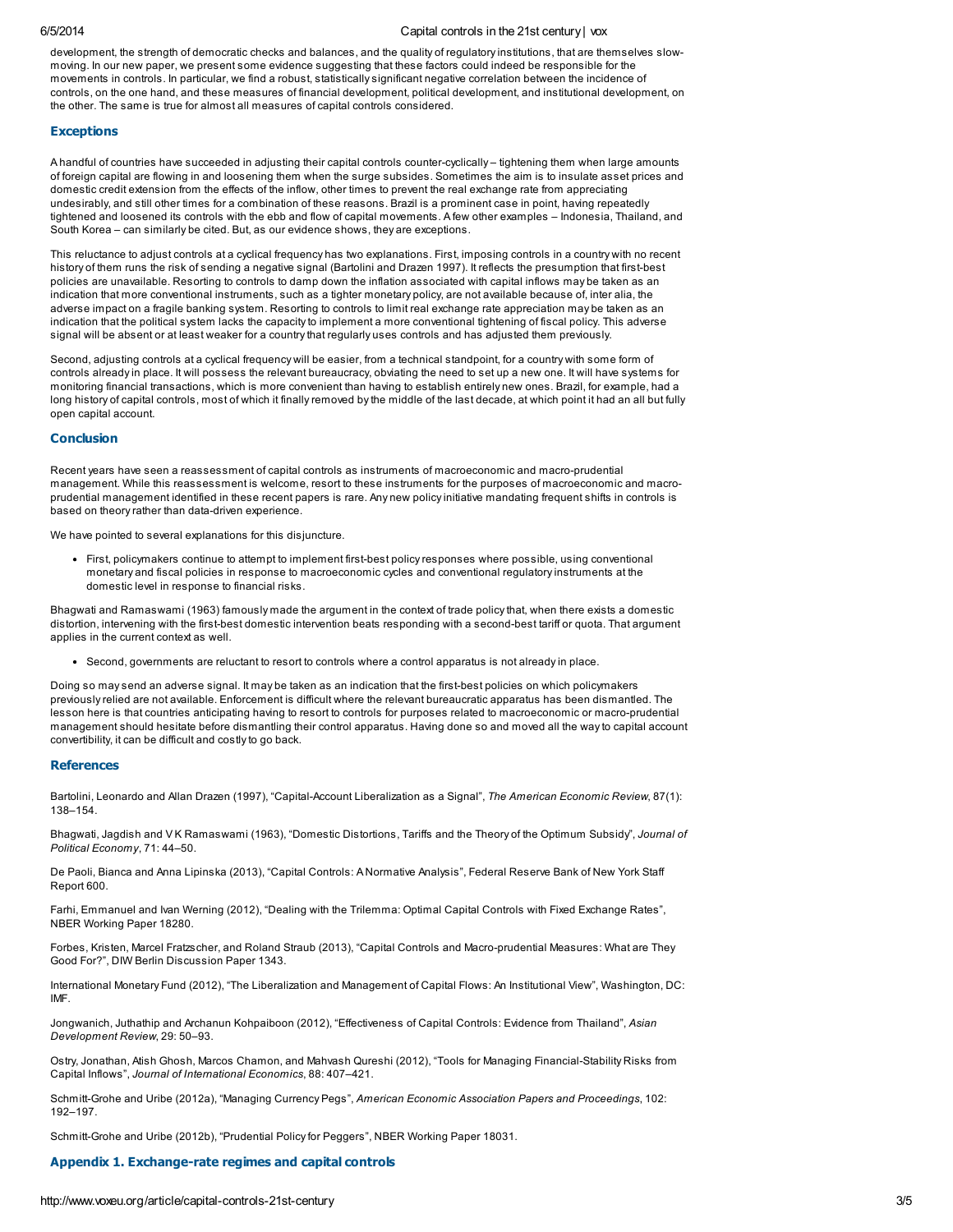# 6/5/2014 Capital controls in the 21st century | vox

Table 2 shows the connection. Each row shows coefficient estimates from a regression of a particular capital control (listed in the left column) on dummy variables for hard fixes and floats, of the form:

CapControl<sub>it</sub> = { $\alpha_i$ } + {β<sub>t</sub>} + γERR<sub>it</sub> + ε<sub>it</sub>

where CapControl<sub>it</sub> is a particular type of capital control present in country i at time t, {α<sub>i</sub>} and {β<sub>t</sub>} are mutually exclusive and jointly exhaustive sets of fixed country- and time-specific effects, ERR denote dummy variables for hard fix and floating exchange-rate regimes, and ε denotes a composite disturbance. The vector of coefficients of interest γ should be interpreted as deviations from the omitted intermediate regime of managed-floating. Of the 26 coefficients, just two are significantly different from zero at the 5% confidence level. Clearly, variation in the exchange-rate regime explains little of the persistence of capital controls.<sup>[2](#page-4-0)</sup>

#### Table 2. Controls and exchange-rate regimes

| <b>IMF AREAER Control</b>               | <b>Hard Fix</b> | Float            |
|-----------------------------------------|-----------------|------------------|
| <b>Capital Market Securities</b>        | 01              | .00              |
|                                         | (.02)           | (.03)            |
| <b>Money Market Instruments</b>         | $-03$           | $-00$            |
|                                         | (.03)           | (.04)            |
| <b>Collective Investment Securities</b> | $-03$           | $-00$            |
|                                         | (.03)           | (.04)            |
| Derivatives and other                   | $-04$           | $-01$            |
| Instruments                             | (.04)           | (.04)            |
| <b>Commercial Credits</b>               | 00              | $-0.03$          |
|                                         | (.02)           | (.03)            |
| <b>Financial Credits</b>                | $-03$           | .06              |
|                                         | (.03)           | (.03)            |
| Guarantees, Sureties, Fin'l             | 03              | .03              |
| <b>Backup Facilities</b>                | (.03)           | (.03)            |
| Direct Investment                       | $-0.5*$         | $-04$            |
|                                         | (.02)           | (.03)            |
| <b>Liquidation of Direct Investment</b> | 02 <sub>o</sub> | $-01$            |
|                                         | (.03)           | (.02)            |
| Real Estate Transactions (1997,         | .01             | 01               |
| series start)                           | (.03)           | (.03)            |
| <b>Personal Capital Movements</b>       | - 03            | $-04$            |
|                                         | (.03)           | (.03)            |
| Commercial Bank, other Credit           | $-01$           | .00 <sub>1</sub> |
| Institutions                            | (.02)           | (.02)            |
| <b>Institutional Investors</b>          | 07              | $-08*$           |
|                                         | (.04)           | (.04)            |

Notes: IMF de facto definition of exchange-rate regime (from 2001), backfilled with Reinhart-Rogoff (to 1996). Least squarespanel regressions with fixed country and time effects; robust standard errors in parentheses. One (two) asterisk(s) indicate significantly different from zero at .05 (.01) significance level. Omitted variable is intermediate exchange-rate regime.

Table 3 presents analogous results but using financial crises instead of exchange-rate regimes. Again, what is striking is the infrequency of significant correlations.

# Table 3. Controls and financial crises

| <b>IMF AREAER</b>          | <b>Banking</b> | Currency         | Inflation        | Sovereign, | Sovereign, | <b>Stock</b> |
|----------------------------|----------------|------------------|------------------|------------|------------|--------------|
| Control                    |                |                  |                  | Domestic   | External   | Market       |
| <b>Capital Market</b>      | .09            | $-00$            | .15              | $-11*$     | .08        | .00          |
| <b>Securities</b>          | (.05)          | (.03)            | (.10)            | (.04)      | (.05)      | (.04)        |
| <b>Money Market</b>        | .05            | .02              | $.21*$           | $-06$      | .00        | .02          |
| Instruments                | (.06)          | (.03)            | (.09)            | (.11)      | (.05)      | (.04)        |
| Collective                 | $.15*$         | .05              | 24               | $-20*$     | .04        | .01          |
| Investment                 | (.06)          | (.03)            | (.12)            | (.08)      | (.05)      | (.03)        |
| <b>Securities</b>          |                |                  |                  |            |            |              |
| Derivatives and            | $.15*$         | .08 <sub>1</sub> | .11              | $-19$      | $-0.3$     | $-01$        |
| other Instruments          | (.08)          | (.05)            | (.14)            | (.13)      | (.07)      | (.03)        |
| Commercial                 | .04            | .01              | $.26*$           | $-0.09$    | .01        | .01          |
| Credits                    | (.05)          | (.03)            | (.11)            | (.14)      | (.06)      | (.02)        |
| <b>Financial Credits</b>   | $.13*$         | $-01$            | $29*$            | .08        | $-06$      | .00          |
|                            | (.06)          | (.05)            | (.11)            | (.23)      | (.06)      | (.03)        |
| Guarantees.                | $-0.3$         | .03              | .14              | .12        | .09        | $-04$        |
| Sureties, Fin'l            | (.07)          | (.04)            | (.13)            | (.16)      | (.11)      | (.03)        |
| <b>Backup Facilities</b>   |                |                  |                  |            |            |              |
| Direct Investment          | $.11*$         | .02              | $\overline{.10}$ | $-0.08$    | .04        | .02          |
|                            | (.05)          | (.03)            | (.12)            | (.06)      | (.07)      | (.03)        |
| <b>Liquidation of</b>      | $-05$          | $-02$            | .02              | .07        | .05        | .03          |
| <b>Direct Investment</b>   | (.04)          | (.02)            | (.07)            | (.18)      | (.06)      | (.03)        |
| <b>Real Estate</b>         | .01            | .03              | .07              | $-07$      | .07        | $-01$        |
| Transactions               | (.06)          | (.04)            | (.11)            | (.04)      | (.07)      | (.03)        |
| (1997, series              |                |                  |                  |            |            |              |
| start)                     |                |                  |                  |            |            |              |
| <b>Personal Capital</b>    | $-0.02$        | .03              | .22              | .02        | $-0.05$    | .00.         |
| <b>Movements</b>           | (.06)          | (.04)            | (.13)            | (.26)      | (.08)      | (.02)        |
| Commercial                 | .01            | .02              | $-01$            | $-00$      | $-01$      | $-02$        |
| Bank, other                | (.05)          | (.02)            | (.02)            | (.01)      | (.01)      | (.03)        |
| <b>Credit Institutions</b> |                |                  |                  |            |            |              |
| Institutional              | .01            | .02              | .08              | .02        | $-0.07$    | $-01$        |
| Investors                  | (.05)          | (.03)            | (.09)            | (.10)      | (.16)      | (.03)        |

Notes: Reinhart-Rogoff crises. Least squares panel regressions with fixed country and time effects; robust standard errors in parentheses. One (two) asterisk(s) indicate significantly different from zero at .05 (.01) significance level.